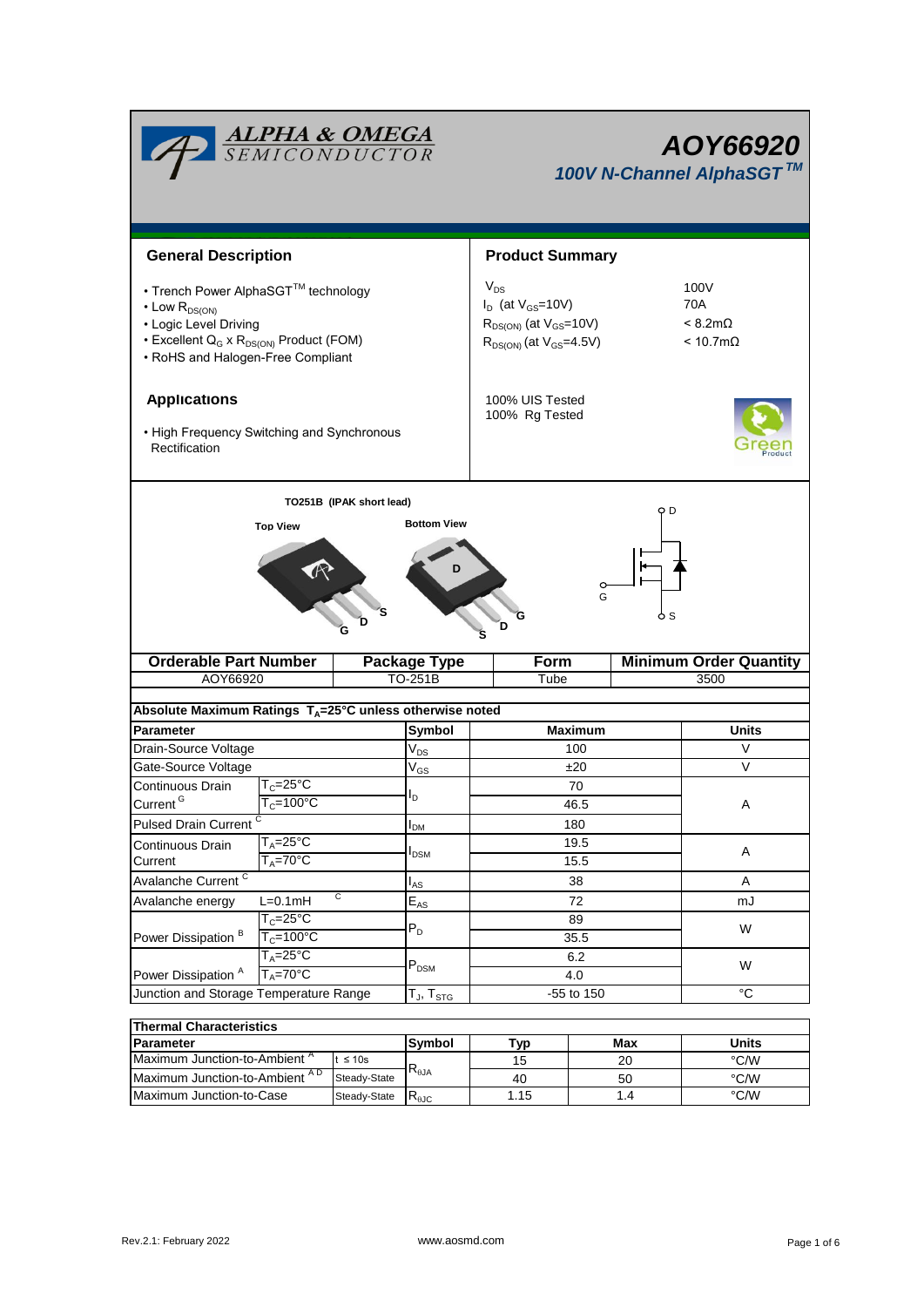

## **Electrical Characteristics (TJ=25°C unless otherwise noted)**

| <b>Symbol</b>               | Parameter                                                  | <b>Conditions</b>                                            | Min | Typ  | Max          | <b>Units</b> |  |  |  |
|-----------------------------|------------------------------------------------------------|--------------------------------------------------------------|-----|------|--------------|--------------|--|--|--|
| <b>STATIC PARAMETERS</b>    |                                                            |                                                              |     |      |              |              |  |  |  |
| $BV_{\underline{DSS}}$      | Drain-Source Breakdown Voltage                             | $I_D = 250 \mu A$ , $V_{GS} = 0V$                            | 100 |      |              | $\vee$       |  |  |  |
| $I_{DSS}$                   | Zero Gate Voltage Drain Current                            | $V_{DS}$ =100V, $V_{GS}$ =0V                                 |     |      | $\mathbf{1}$ | μA           |  |  |  |
|                             |                                                            | $T_i = 55^{\circ}C$                                          |     |      | 5            |              |  |  |  |
| $I_{GSS}$                   | Gate-Body leakage current                                  | $V_{DS} = 0V$ , $V_{GS} = \pm 20V$                           |     |      | ±100         | nA           |  |  |  |
| $V_{GS(th)}$                | Gate Threshold Voltage                                     | $V_{DS} = V_{GS}$ , $I_D = 250 \mu A$                        | 1.5 | 2.0  | 2.5          | $\vee$       |  |  |  |
| $R_{DS(ON)}$                | Static Drain-Source On-Resistance                          | $V_{GS}$ =10V, $I_D$ =20A                                    |     | 6.7  | 8.2          | $m\Omega$    |  |  |  |
|                             |                                                            | $T_J = 125$ °C                                               |     | 11.6 | 14           |              |  |  |  |
|                             |                                                            | $\overline{V_{GS}}$ =4.5V, $I_{D}$ =20A                      |     | 8.5  | 10.7         | $m\Omega$    |  |  |  |
| $g_{FS}$                    | <b>Forward Transconductance</b>                            | $V_{DS} = 5V$ , $I_D = 20A$                                  |     | 65   |              | S            |  |  |  |
| $V_{SD}$                    | Diode Forward Voltage                                      | $IS=1A, VGS=0V$                                              |     | 0.7  | 1            | V            |  |  |  |
| $I_{\rm S}$                 | Maximum Body-Diode Continuous Current                      |                                                              |     |      | 70           | A            |  |  |  |
|                             | <b>DYNAMIC PARAMETERS</b>                                  |                                                              |     |      |              |              |  |  |  |
| $\mathbf{C}_{\text{iss}}$   | Input Capacitance                                          |                                                              |     | 2500 |              | pF           |  |  |  |
| $\mathbf{C}_{\mathrm{oss}}$ | <b>Output Capacitance</b>                                  | $V_{GS}$ =0V, $V_{DS}$ =50V, f=1MHz                          |     | 485  |              | pF           |  |  |  |
| $C_{\text{rss}}$            | Reverse Transfer Capacitance                               |                                                              |     | 13   |              | pF           |  |  |  |
| R <sub>g</sub>              | Gate resistance                                            | $f = 1$ MHz                                                  | 0.5 | 1.1  | 1.7          | Ω            |  |  |  |
|                             | <b>SWITCHING PARAMETERS</b>                                |                                                              |     |      |              |              |  |  |  |
| $Q_g(10V)$                  | <b>Total Gate Charge</b>                                   |                                                              |     | 35   | 50           | nC           |  |  |  |
| $Q_q(4.5V)$                 | <b>Total Gate Charge</b>                                   |                                                              |     | 16.7 | 25           | nC           |  |  |  |
| $\mathsf{Q}_{\mathsf{gs}}$  | Gate Source Charge                                         | $V_{GS}$ =10V, $V_{DS}$ =50V, $I_{D}$ =20A                   |     | 8    |              | nC           |  |  |  |
| $\mathbf{Q}_{\text{gd}}$    | Gate Drain Charge                                          |                                                              |     | 5    |              | nC           |  |  |  |
| $\mathsf{Q}_{\text{oss}}$   | <b>Output Charge</b>                                       | $V_{GS}$ =0V, $V_{DS}$ =50V                                  |     | 44   |              | nC           |  |  |  |
| $t_{D(on)}$                 | Turn-On DelayTime                                          |                                                              |     | 10   |              | ns           |  |  |  |
| $t_r$                       | Turn-On Rise Time                                          | $V_{GS}$ =10V, $V_{DS}$ =50V, R <sub>1</sub> =2.5 $\Omega$ , |     | 4    |              | ns           |  |  |  |
| $t_{D(off)}$                | <b>Turn-Off DelayTime</b>                                  | $R_{\text{GEN}} = 3\Omega$                                   |     | 31   |              | ns           |  |  |  |
|                             | <b>Turn-Off Fall Time</b>                                  |                                                              |     | 6    |              | ns           |  |  |  |
| $\frac{t_f}{t_{rr}}$        | Body Diode Reverse Recovery Time                           | $I_F = 20A$ , di/dt=500A/ $\mu$ s                            |     | 34   |              | ns           |  |  |  |
|                             | Body Diode Reverse Recovery Charge   IF=20A, di/dt=500A/µs |                                                              |     | 170  |              | nC           |  |  |  |

A. The value of R<sub>ala</sub> is measured with the device mounted on 1in<sup>2</sup> FR-4 board with 2oz. Copper, in a still air environment with T<sub>a</sub> =25°C. The Power dissipation P<sub>DSM</sub> is based on R  $_{0.0A}$  t≤ 10s and the maximum allowed junction temperature of 150°C. The value in any given application depends on the user's specific board design.

B. The power dissipation P<sub>D</sub> is based on T<sub>J(MAX)</sub>=150°C, using junction-to-case thermal resistance, and is more useful in setting the upper dissipation limit for cases where additional heatsinking is used.

C. Single pulse width limited by junction temperature  $T_{J(MAX)}$ =150°C.

D. The R<sub>θJA</sub> is the sum of the thermal impedance from junction to case R<sub>θJC</sub> and case to ambient.<br>E. The static characteristics in Figures 1 to 6 are obtained using <300μs pulses, duty cycle 0.5% max.<br>F. These curves ar maximum junction temperature of  $T_{J(MAX)}$ =150°C. The SOA curve provides a single pulse rating.

G. The maximum current rating is package limited.

H. These tests are performed with the device mounted on 1 in<sup>2</sup> FR-4 board with 2oz. Copper, in a still air environment with T<sub>A</sub>=25°C.

APPLICATIONS OR USES AS CRITICAL COMPONENTS IN LIFE SUPPORT DEVICES OR SYSTEMS ARE NOT AUTHORIZED. AOS DOES NOT ASSUME ANY LIABILITY ARISING OUT OF SUCH APPLICATIONS OR USES OF ITS PRODUCTS. AOS RESERVES THE RIGHT TO MAKE CHANGES TO PRODUCT SPECIFICATIONS WITHOUT NOTICE. IT IS THE RESPONSIBILITY OF THE CUSTOMER TO EVALUATE SUITABILITY OF THE PRODUCT FOR THEIR INTENDED APPLICATION. CUSTOMER SHALL COMPLY WITH APPLICABLE LEGAL REQUIREMENTS, INCLUDING ALL APPLICABLE EXPORT CONTROL RULES, REGULATIONS AND LIMITATIONS.

AOS' products are provided subject to AOS' terms and conditions of sale which are set forth at: http://www.aosmd.com/terms\_and\_conditions\_of\_sale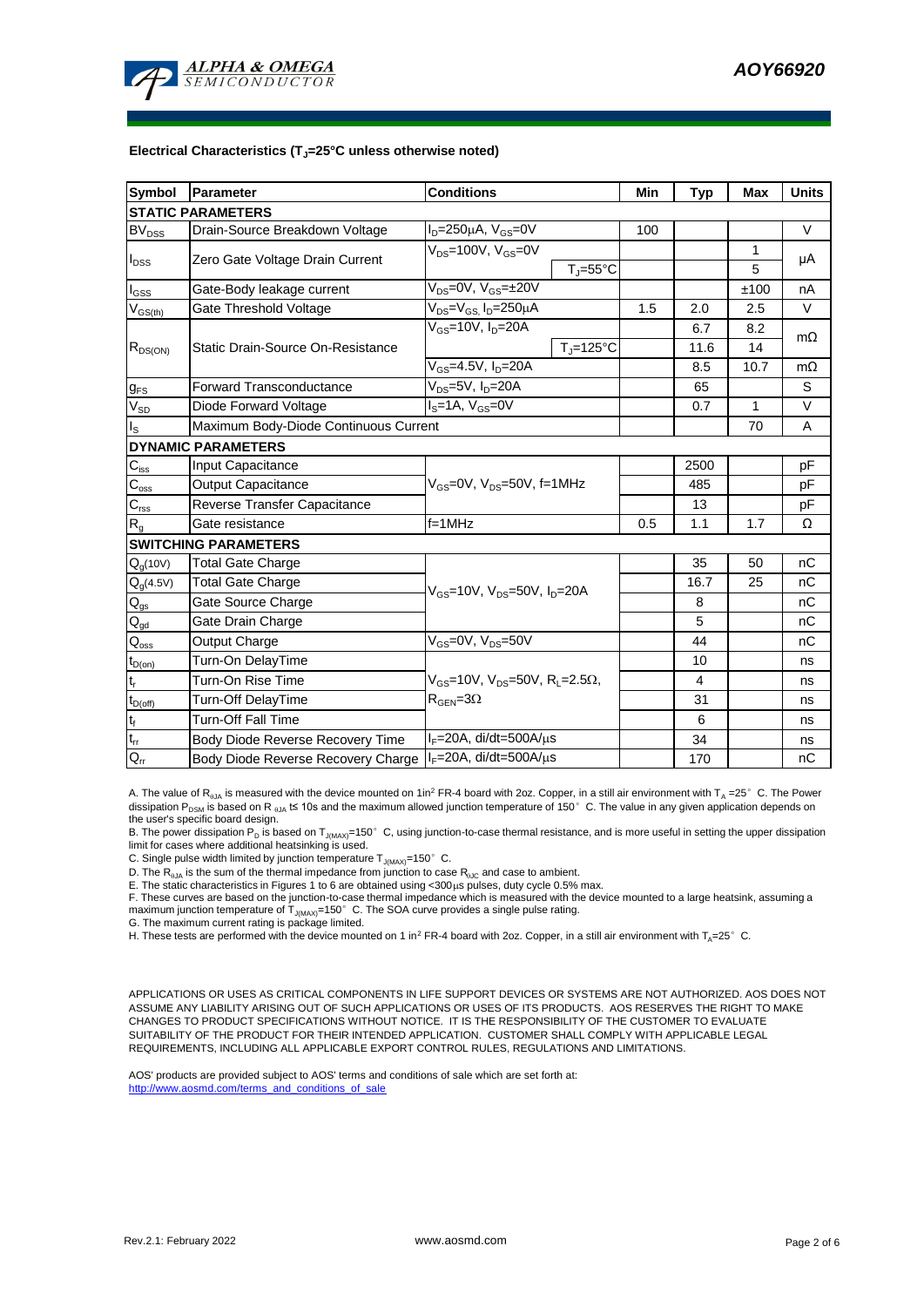

**ALPHA & OMEGA SEMICONDUCTOR** 

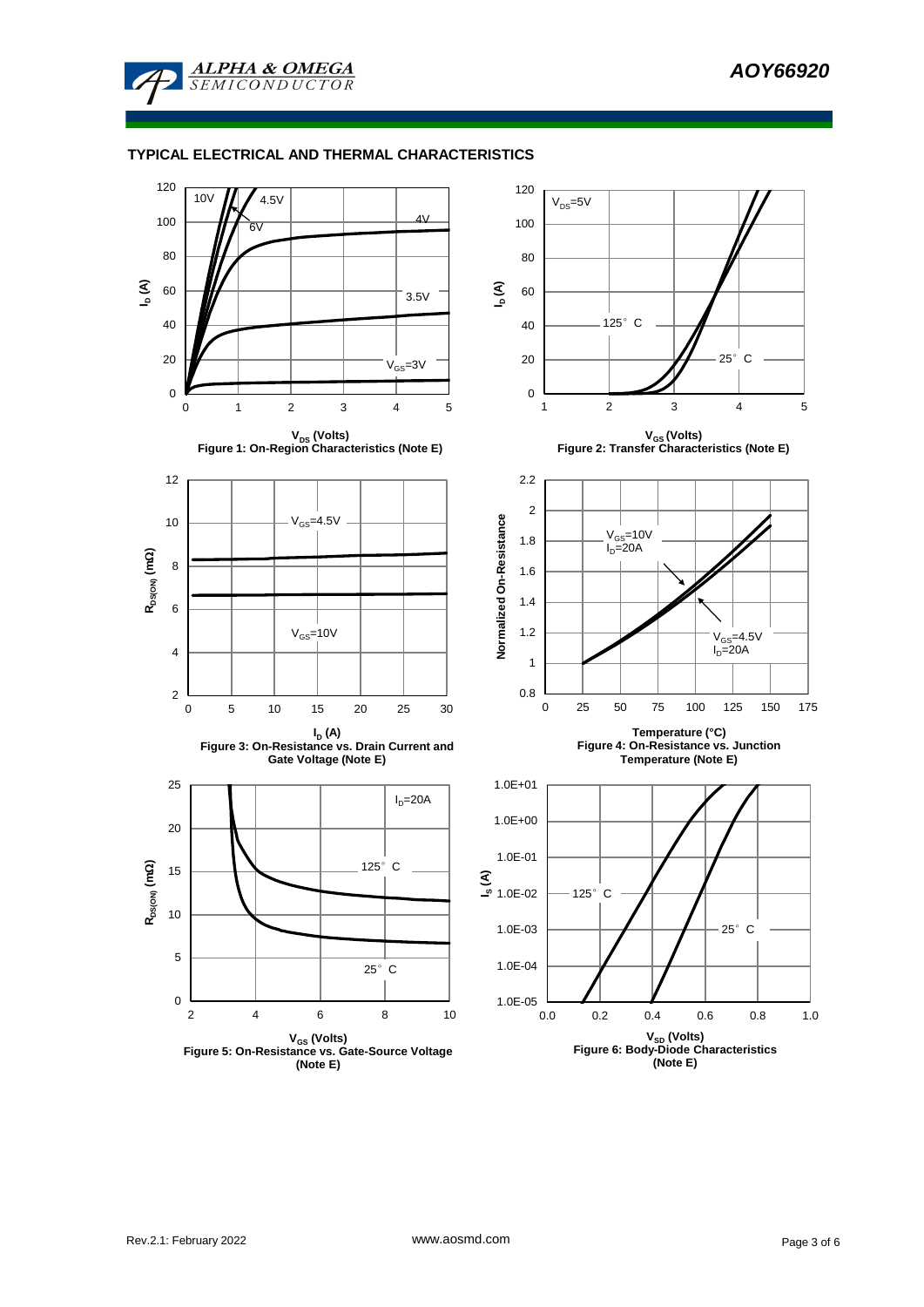

## **TYPICAL ELECTRICAL AND THERMAL CHARACTERISTICS**

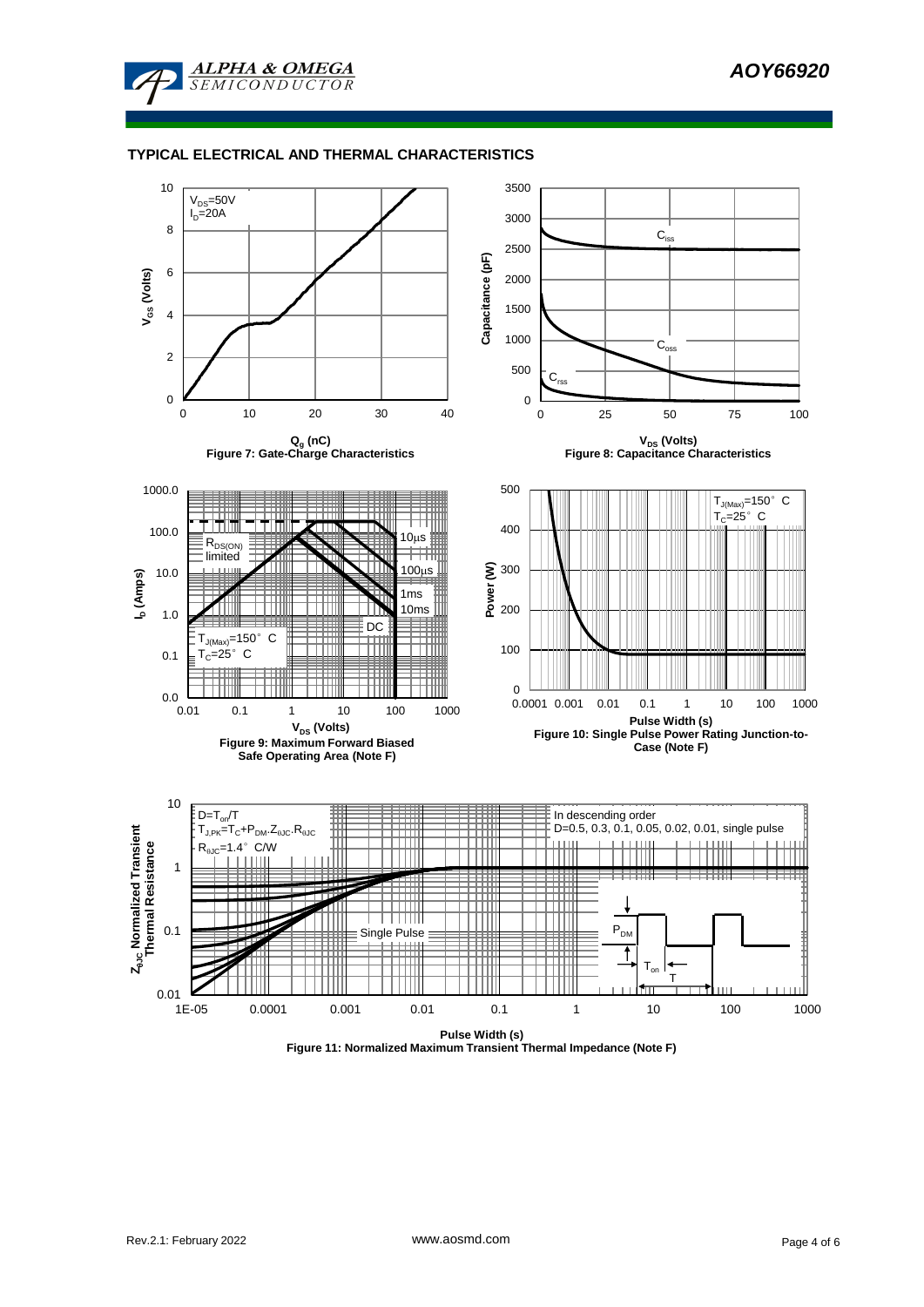

## **TYPICAL ELECTRICAL AND THERMAL CHARACTERISTICS**